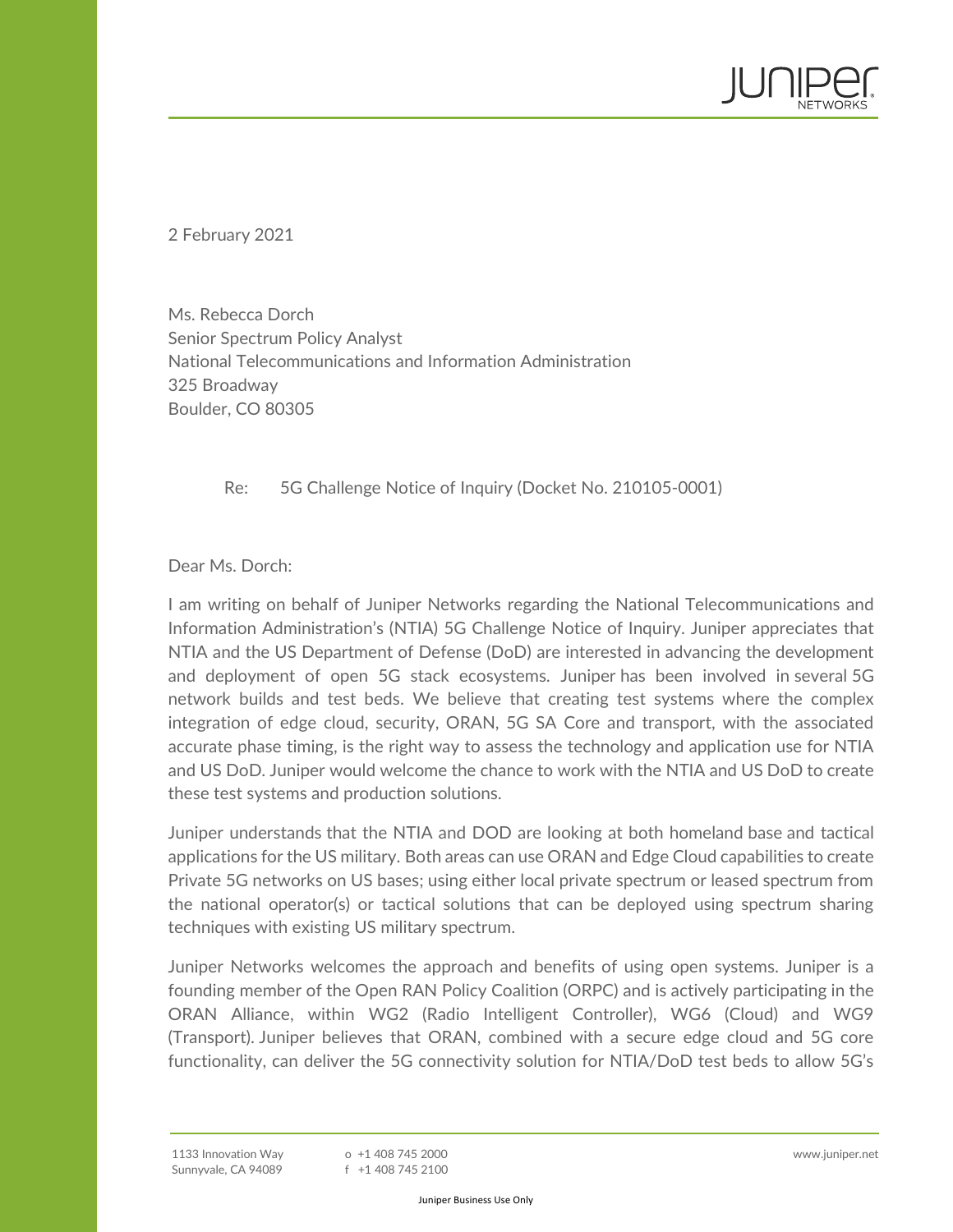

use in various applications to be assessed. The US military base applications require an architecture that follows those being built for Private 5G networks around the world, notably in the US, UK and Germany.

Private networks require the ORAN radio components, RU (Radio Unit), DU (Distributed Unit) and CU (Central Unit) where the DU and CU are software components. The DU can run on suitable hardware close to the RU or in the edge cloud with the CU. Suitable cloud software as well as security capability, combined with the 5G SA (standalone) core and/or ETSI MEC (Multi-Access Edge Computing) enables the 5G network sessions to be set up and controlled with traffic passing to the applications hosted on the same edge cloud.



The diagram below shows a high-level diagram of a Private 5G network:

As can be seen from the green building blocks in the diagram, Juniper proposes to integrate 5G SA Core / MEC and ORAN components with routing, switching, security and cloud capabilities to deliver a private network that can be used to assess the benefit of using 5G as the connectivity solution for a variety of applications.

Juniper is working to deliver a 5G ORAN and Edge Cloud solution with an ecosystem of suitable ORAN and 5G Core Partners. In the ecosystem below, we have combined telco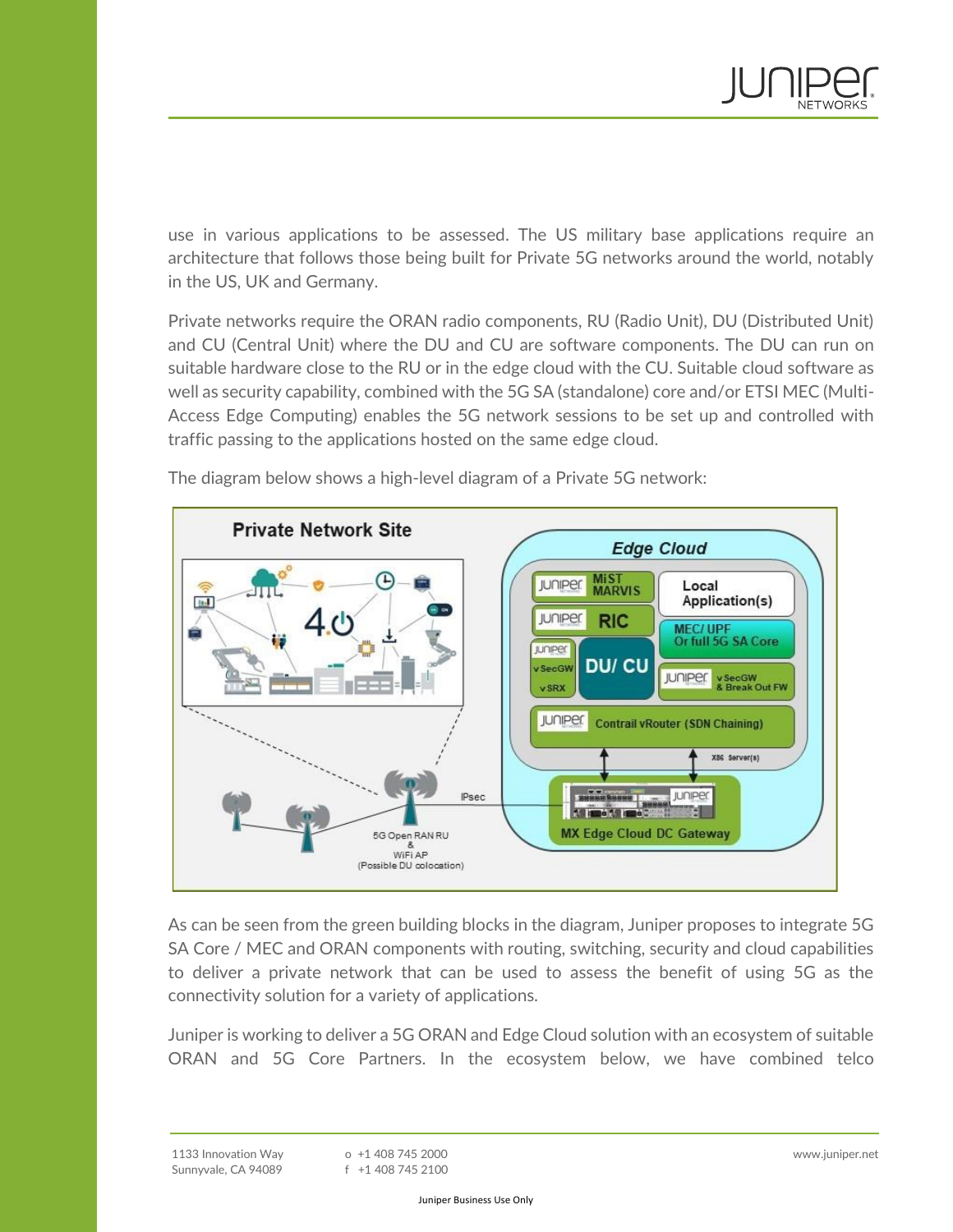

cloud, transport, and security solution portfolios together with automation and service integration and O-RAN components; O-CU, O-DU and O-RU. Juniper's aim is to build an attractive and open ecosystem to deliver the promise of the O-RAN; openness, disaggregation, agility, and cost effectiveness. Juniper also recommends deployment of a Radio Intelligent Controller (RIC). The proposed solution consists of the following elements:

- O-Cloud The O-Cloud networking requires a solution that is able to support Container, VMs and bare metal workloads across the O-RAN and 5G SA Core CNF workloads, applications, and security systems. The right collaboration between government and industry can deliver a full CaaS in the edge cloud.
- O-DU, O-CU and O-RU to cover the 5G SA massive MIMO use case for the urban cell sites as well as for 5G SA indoor solutions.
- O-CU covering the 5G SA use cases for outdoor small cells and 5G rural coverage small macrocells.
- O-DU for 5G SA for outdoor small cells and 5G rural coverage small macrocells.
- O-RU for the higher power outdoor solutions
- RIC (Radio Intelligent Controller) solution (Non-RT and Near-RT). RT = Real Time.

As stated, this ecosystem is open and can include multiple ORAN vendors. The following diagram illustrates the proposed E2E architecture:



o +1 408 745 2000 f +1 408 745 2100 www.juniper.net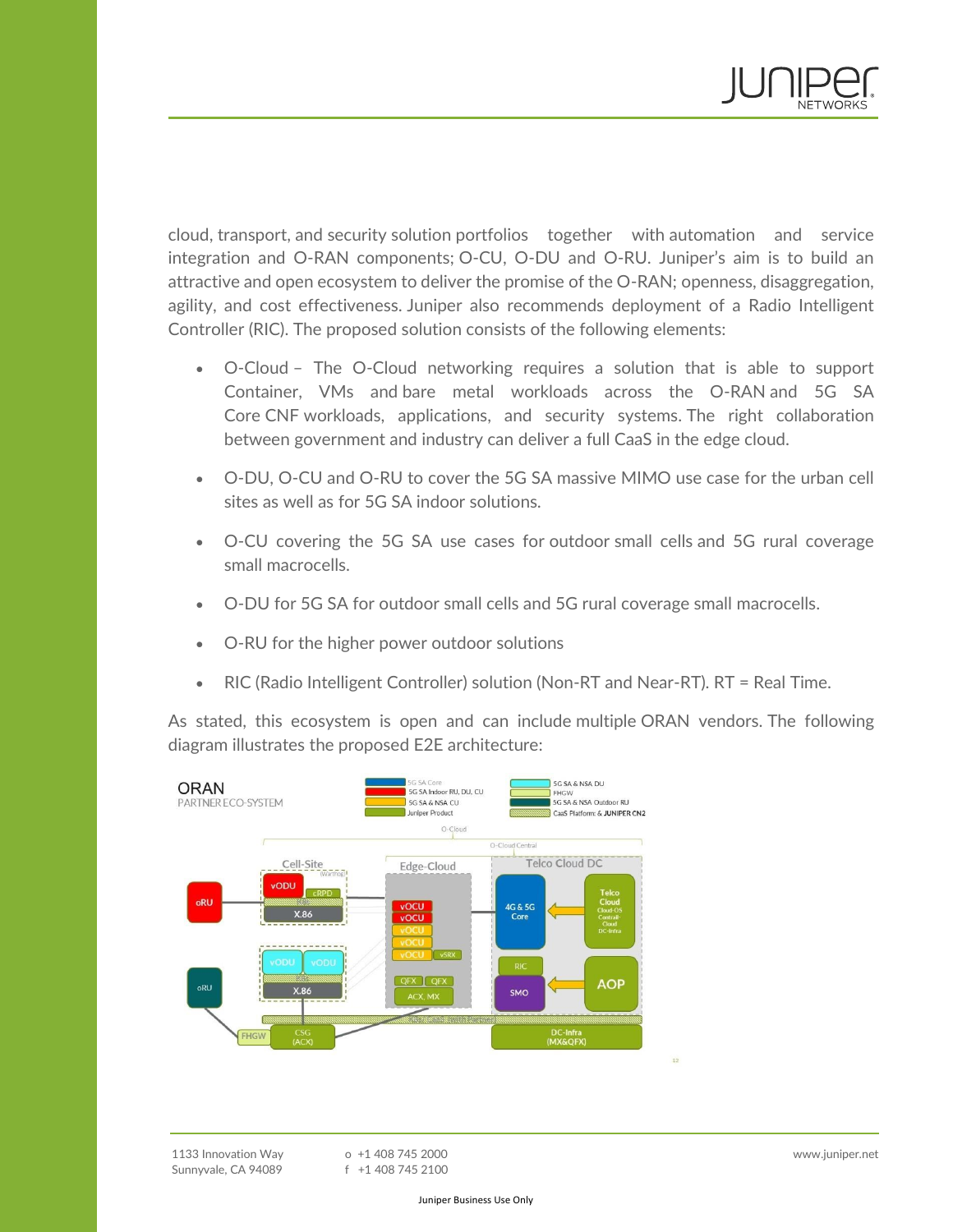



This solution can also be deployed with managed Telco Cloud compute pods:

The use cases that involve spectrum sharing between existing DoD systems and the new 5G systems require rapid re-routing of traffic and the rapid re-assignment of spectrum.

The ORAN Radio Intelligent Controller (RIC) allows the management and optimization of 5G ORAN radio systems. While the current use case is the traditional areas of handover, interference, radio frequency (RF) power control, etc., a possible application would be to use the RIC, linked to both the 5G ORAN Radio system and other systems using the spectrum so that the ORAN system's RF power and spectrum use case be dynamically managed when other assets are in the area using the same spectrum with different technologies.

The RIC is a control and application platform for ORAN.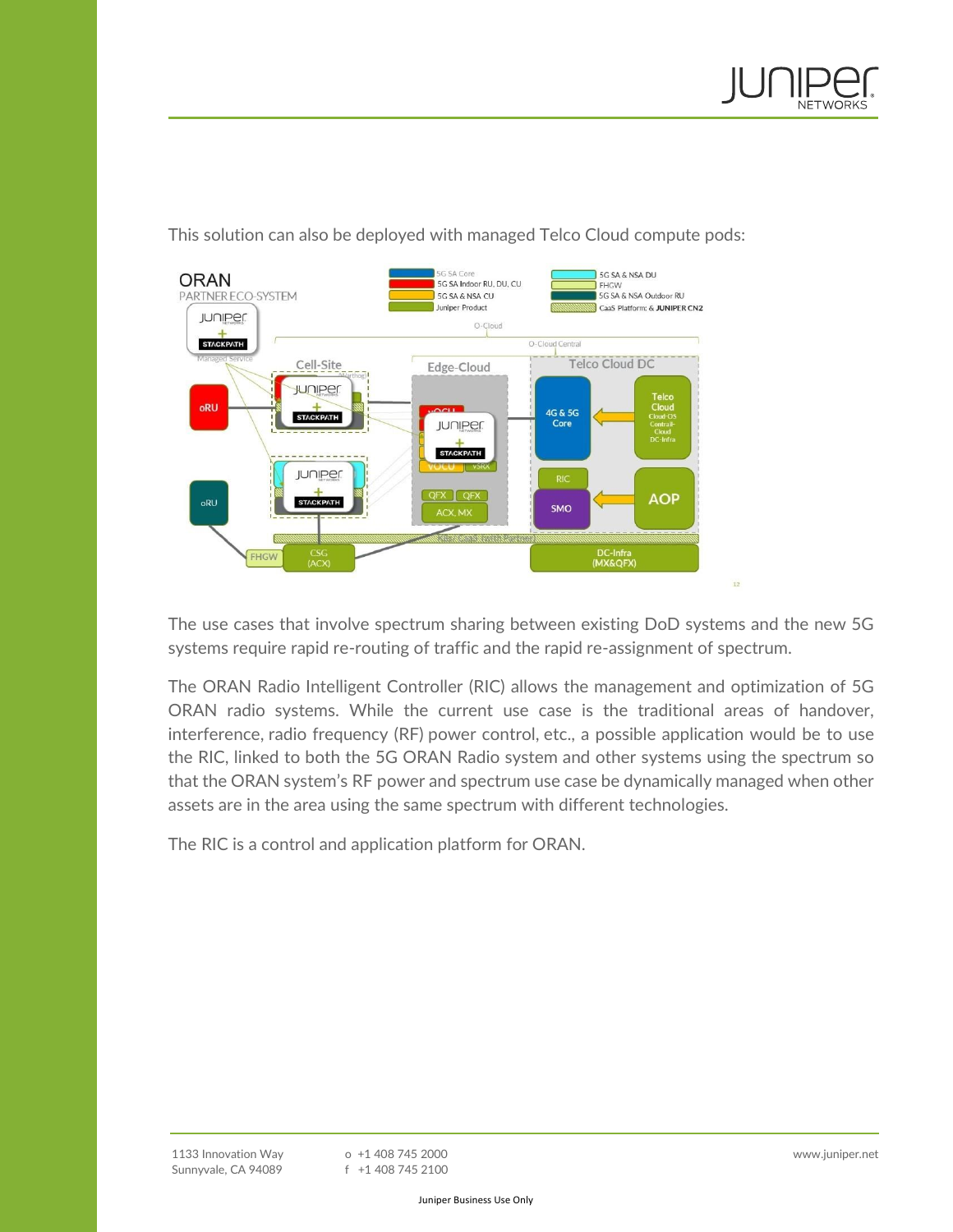



The RIC could host an application that is linked to the other DoD systems and hence can control the RF power and spectrum band being used by the 5G system allowing dynamic sharing.

There is another technology that, when blended with edge cloud, allows the communications from a vehicle to be redirected at the application level between different communications media while maintaining a contiguous communications session. Juniper is a leader in SD-WAN (Software Define-Wide Area Networking), which was originally conceived for enterprise connectivity.

The concept is to provide an SD-WAN spoke in the vehicle and to disaggregate the SD-WAN hub into the edge computing hub sites, allowing connectivity from the vehicle to the hub with low latency via 5G, 4G or Low Earth Orbit (LEO) satellite or other communications system. The link quality and other policies are used to determine which communications medium the vehicle should use at any one time. The concept is illustrated below: